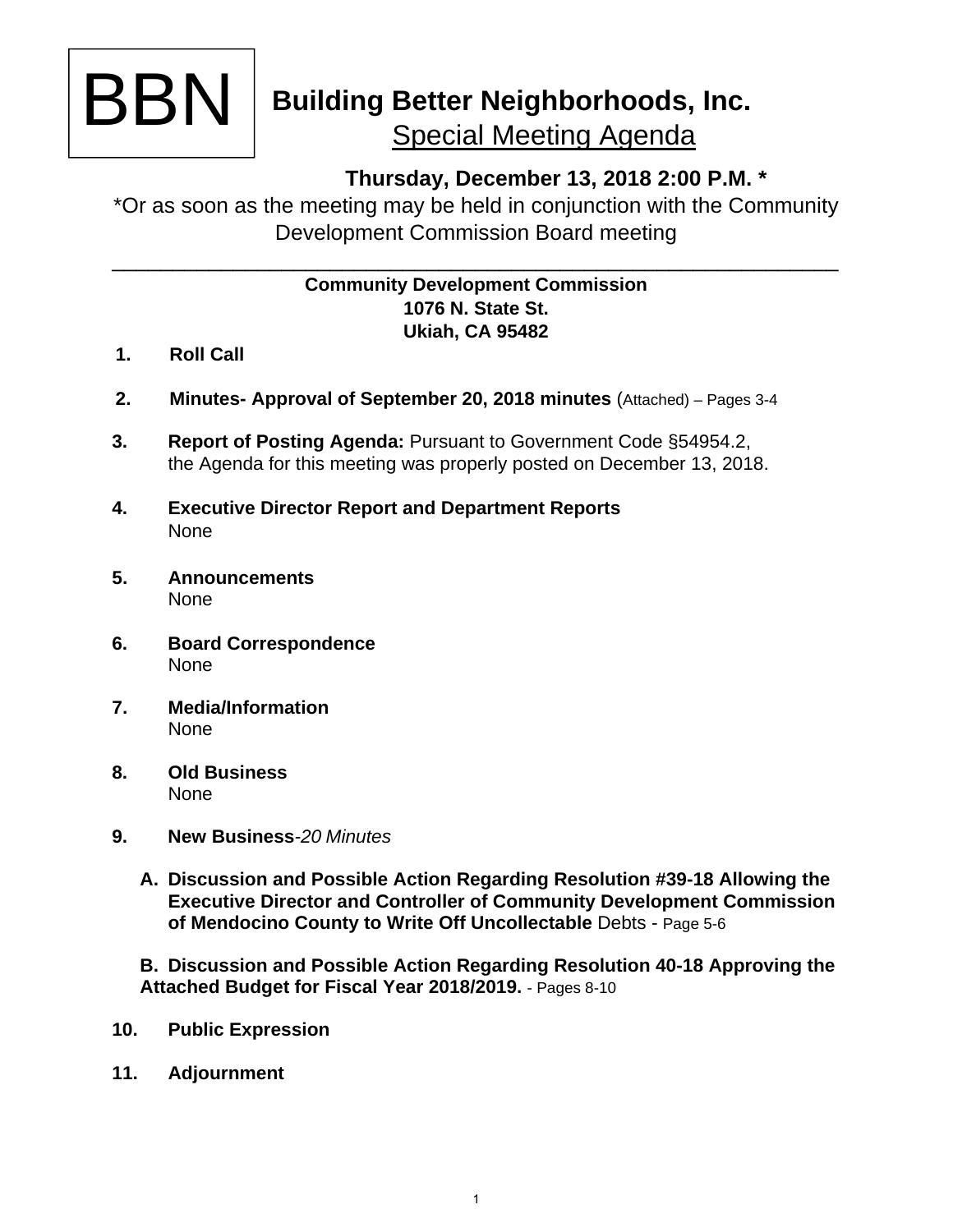## **PUBLIC EXPRESSION**

The Board welcomes participation in the meeting. Comments shall be limited so that everyone may be heard. This item is limited to matters under the jurisdiction of the Board which are not on the posted agenda and items which have not already been considered by the Board. The Board limits testimony on matters not on the agenda to three minutes per person and not more than 10 minutes for a particular subject. No action will be taken. Individuals wishing to address the Board under Public Expression are welcome to do so throughout the meeting day. To best facilitate these items, please notify either the Chair of the Board, or a Director.

## **AMERICANS WITH DISABILITIES ACT (ADA) COMPLIANCE**

The Board complies with ADA requirements and upon request, will attempt to reasonably accommodate individuals with disabilities by making meeting material available in appropriate alternative formats (pursuant to Government Code Section 54953.2). Anyone requiring reasonable accommodation to participate in the meeting should contact the Office Representative I by calling (707) 463-5462 x 119 at least five business days prior to the meeting.

## **ADDITIONS TO AGENDA**

The Brown Act identifies the following three situations in which a body is permitted to take action on a matter not on the posted agenda:

(1) Pursuant to Section 54954.2(b) (2) the body may discuss a non-agenda item when the body determines that the matter in question constitutes an emergency pursuant to Section 54956.5.

(2) Pursuant to Section 54954.2(b) (2) the body may discuss a non-agenda item when the body determines (by 2/3 of the total body, or by unanimous vote if less than 2/3 present) that there is a need for immediate action which cannot reasonably wait for the next regularly scheduled meeting. However, the need for immediate action must have come to the attention of the body after the agenda had already been posted. This determination must be made by two-thirds of the total body or by unanimous vote if less than 2/3 are present.

3) Pursuant to Section 54954.2(b)(3) when an item has been posted on an agenda for a prior meeting, the item may be continued to a subsequent meeting which is held within five days of the meeting for which the item was properly posted. Under these circumstances, the item need not be posted for the subsequent meeting.

Persons requiring a reasonable accommodation due to a disability may request such an accommodation at any time during this process.

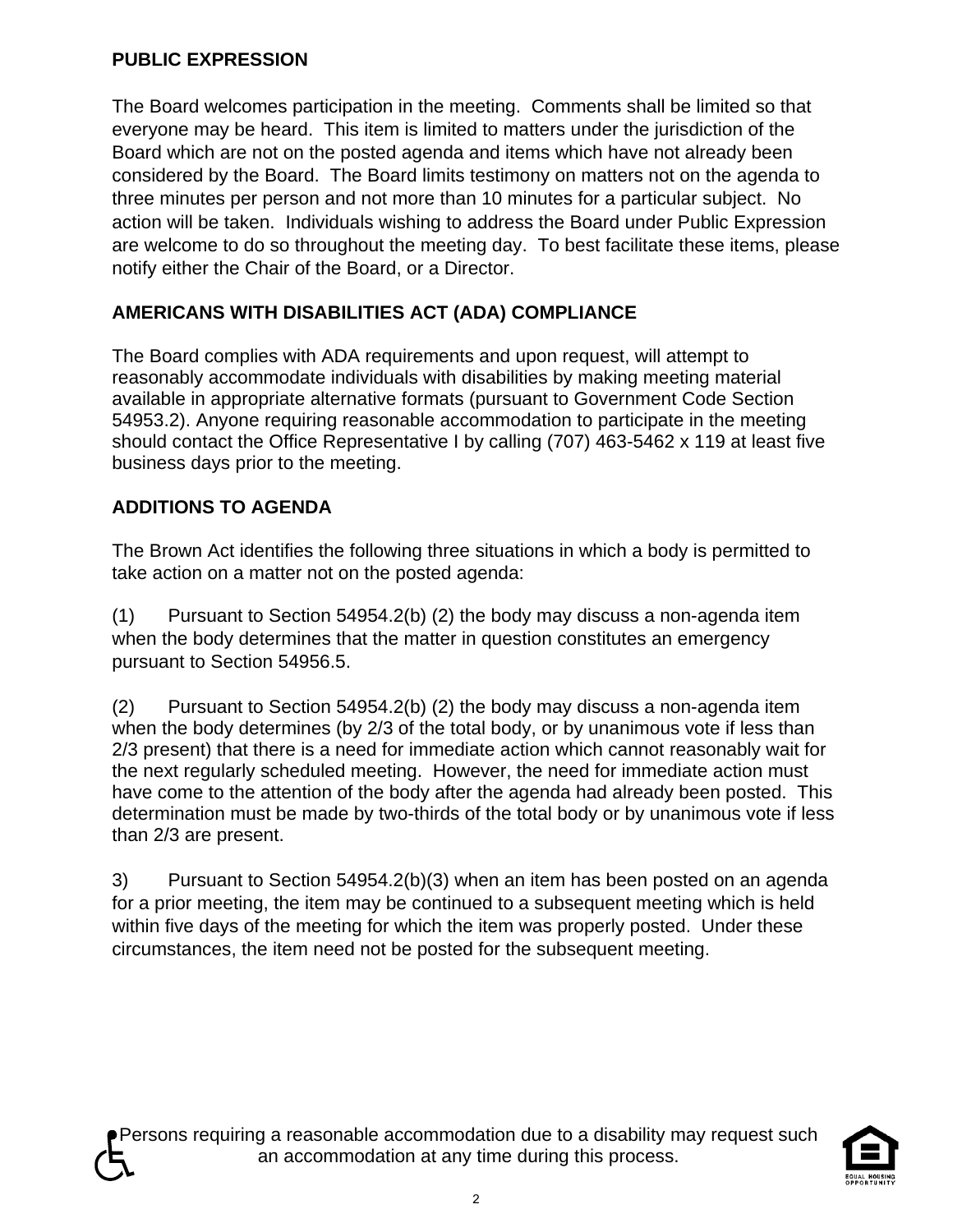#### **Building Better Neighborhoods, Inc. Minutes of September 20, 2018**

\_\_\_\_\_\_\_\_\_\_\_\_\_\_\_\_\_\_\_\_\_\_\_\_\_\_\_\_\_\_\_\_\_\_\_\_\_\_\_\_\_\_\_\_\_\_\_\_\_\_\_\_\_\_\_\_\_\_\_\_\_\_

#### **Dawn Deetz called the meeting to order at 3:11 P.M. on September 20, 2018, at the Community Development Commission Conference Room, 1076 N. State St., Ukiah, CA 95482**

#### **1. Roll Call**

The recording secretary took roll call and determined there was a quorum present.

#### **Director Members Present:**

Kathy Brigham Dawn Deetz Gary Mirata Jeffrey Warner Richard Willoughby

**Director Members Absent:**  None

**BBN Officers:**  None

**Others Present**  None

#### **CDC Employees:**

Todd Crabtree- Executive Director

## **Members of the Public:**

None

#### **2. Report of Posting Agenda:**

Pursuant to Government Code §54954.2, the agenda for this meeting was properly posted September 13, 2018.

#### **3. Minutes**

#### **Approval of the July 12, 2018 Minutes**

Motion by Director Willoughby and Seconded by Director Brigham to approve the July 12, 2018 Minutes.

Ayes: Director Brigham, Director Deetz, Director Mirata, Director Warner and Director Willoughby. Notes: None. Abstained: None. Absent: None.

- **4. Executive Director's Report**  None
- **5. Announcements**  None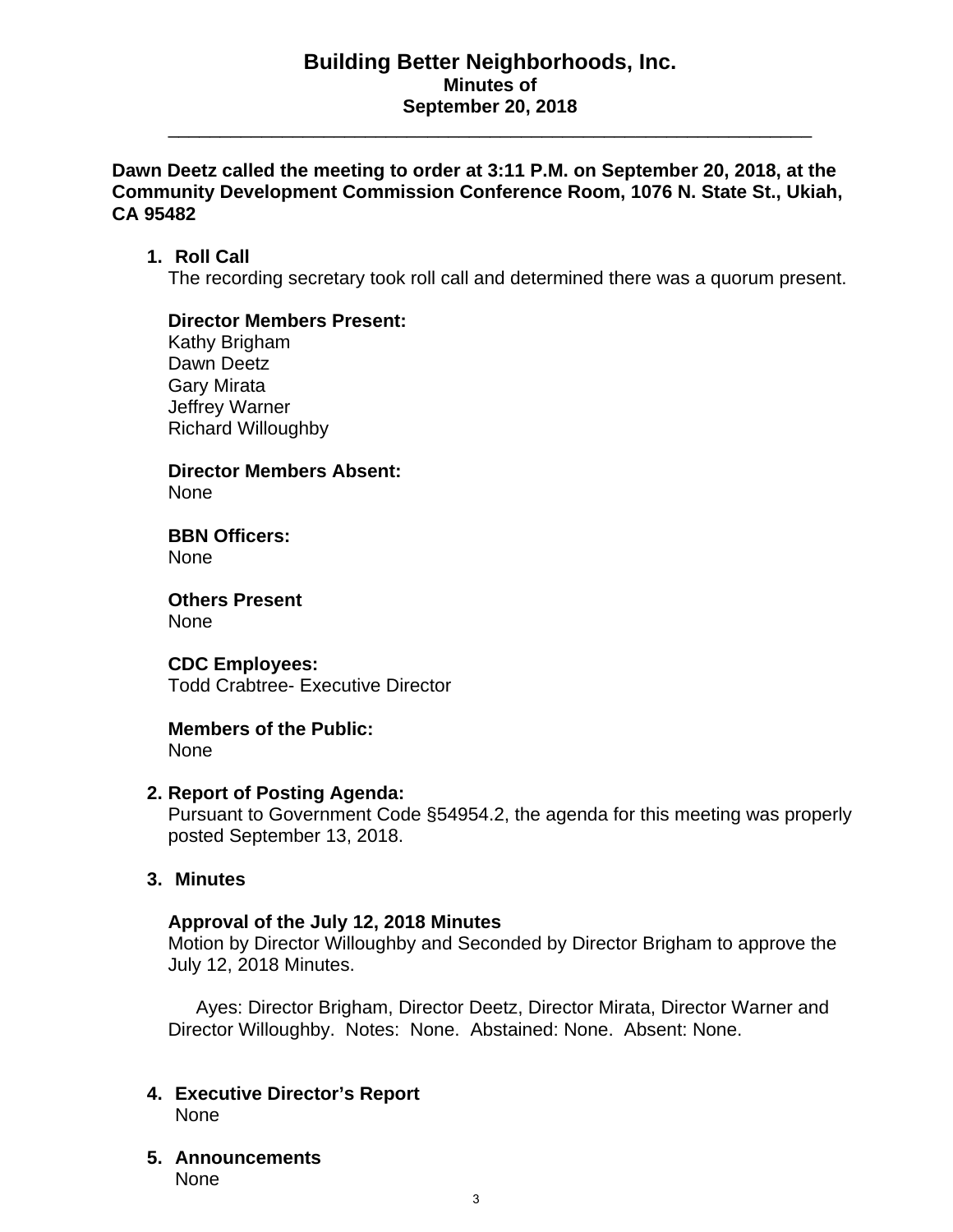- **6. Board Correspondence**  None
- **7. Media/Information**  None
- **8. Unfinished Business**  None
- **9. New Business**

#### **A. Discussion and Possible Action Regarding Real Estate Transaction – Possible Acquisition (Closed Session) – Government Code 54956.8**

Board agreed in principle to proceed with the purchase of the two properties. The Board created an ADHOC Committee of Commissioner Deetz and Commissioner Willoughby to act with full authority for the Board.

 Ayes: Director Brigham, Director Deetz, Director Mirata, Director Warner and Director Willoughby. Notes: None. Abstained: None. Absent: None.

- **10. Public Expression**  None
- **11. Adjournment at 3:12 PM**

 **\_\_\_\_\_\_\_\_\_\_\_\_\_\_\_\_\_\_\_\_\_\_\_\_\_\_\_\_ Dawn Deetz, Chairperson** 

**ATTEST: \_\_\_\_\_\_\_\_\_\_\_\_\_\_\_\_\_\_\_\_\_\_\_\_\_\_\_\_\_** 

 **Todd Crabtree, Executive Director** 



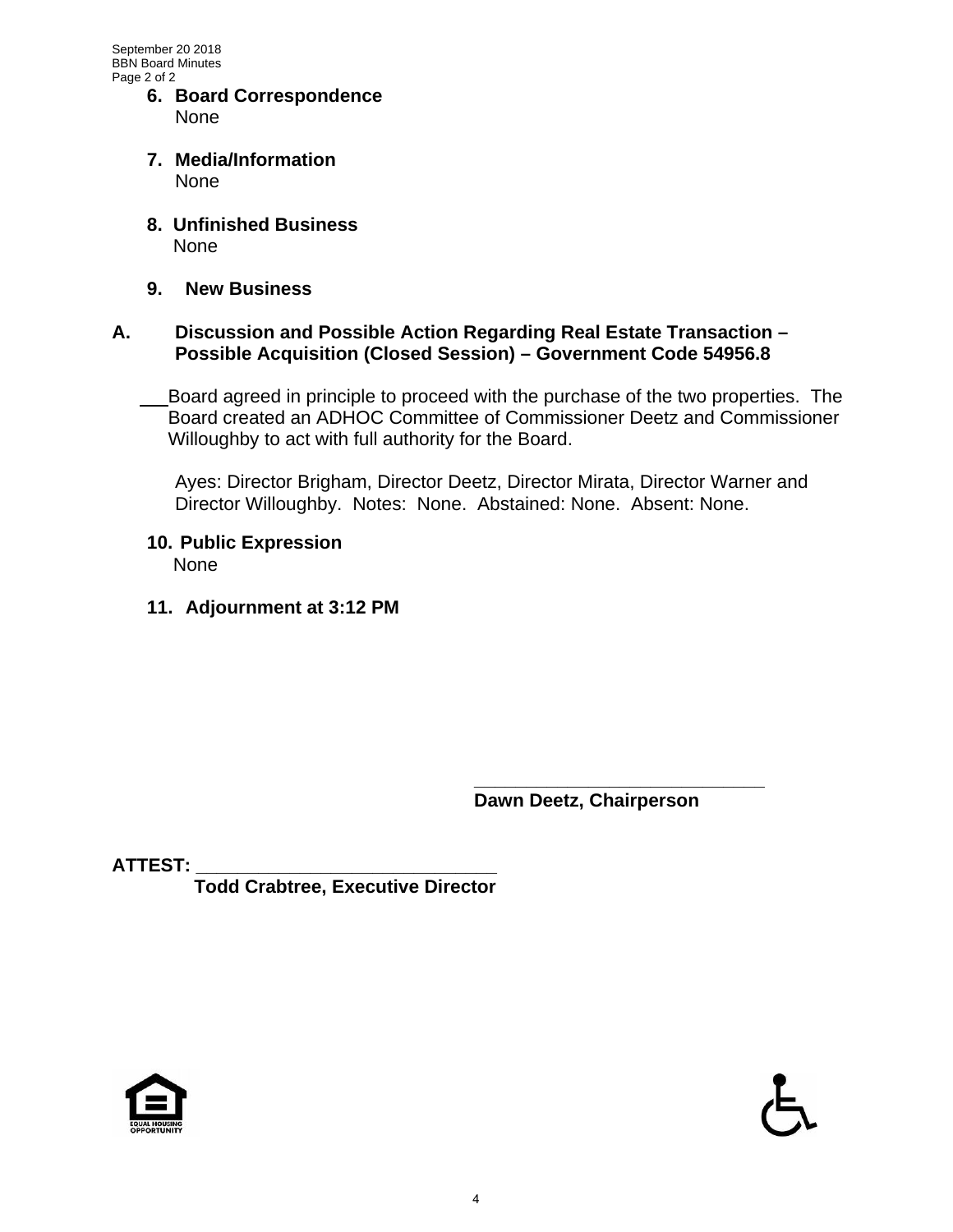

**BBN** Building Better Neighborhoods, Inc. #9A

Agenda Summery

Agenda Summaries must be submitted no later than end of business Thursday, 14 days prior to the meeting date

| <b>TO: Board of Directors</b>                 |                            |                                   |  | DATE: 12/7/2018               |                     |  |
|-----------------------------------------------|----------------------------|-----------------------------------|--|-------------------------------|---------------------|--|
| FROM: Heather Blough, Housing Manager for CDC |                            | AGENDA DATE: 12/20/2018           |  |                               |                     |  |
| <b>DEPARTMENT RESOURCE:</b>                   |                            | PHONE: 463-5462<br>ex 115         |  | Present $\boxtimes$   On Call |                     |  |
|                                               |                            |                                   |  |                               |                     |  |
| Add On Item                                   | Regular Agenda $\boxtimes$ | Est. Time for Item: 10<br>minutes |  | Urgent                        | Routine $\boxtimes$ |  |

|  | <b>AGENDA TITLE: Discussion and Possible Action Authorizing Resolution #39-18</b> |
|--|-----------------------------------------------------------------------------------|
|  | Allowing the Executive Director and Controller of Community                       |
|  | Development Commission of Mendocino County to Write Off                           |
|  | <b>Uncollectable Debts.</b>                                                       |

 **PREVIOUS BOARD OR BOARD COMMITTEE ACTIONS:** Most Recently**,** On April 21<sup>th</sup>, 2016, authorized a write off of \$814.70 of uncollectable debts.

The BBN, Inc. Rent Collection policy provides for the following:

When a vacated tenants' account has not been collected after all reasonable efforts to collect have been made by BBN, the Board of Directors, as a matter of good business practice and based on the recommendation of the Executive Director, will charge off such accounts to collection loss not less than annually.

An amount charged off to collection loss is still owed to BBN and efforts to collect will be made including and not limited to the following:

- a. Turning the debt over to the Collections for collection attempts. (Fifty percent of funds collected by the collection agency will be paid to BBN, Inc.)
- b. Provide information including, but not limited to tenants name, and all adult household members names, to the Housing Authority in data bases used by Housing Authorities nationwide to minimize repeat collection losses to Housing Authorities from families participating in assisted housing programs. These databases must also be checked when any person makes an application for residency to BBN.
- c. Providing information to the Housing Authority so that they can enter the tenants, and all adult household members' names in the Enterprise Income Verification (EIV) system.

■ RECOMMENDED ACTION/MOTION: Approve Resolution #39-18 Which Gives the Executive Director and Controller Authority to Write Off Uncollectable Debts for BBN, Inc.

|  |  |  |  | <b>E.D. RECOMMENDATION:</b> Agree $\boxtimes$ Disagree $\Box$ No Opinion $\Box$ Staff Report Attached $\Box$ |
|--|--|--|--|--------------------------------------------------------------------------------------------------------------|
|--|--|--|--|--------------------------------------------------------------------------------------------------------------|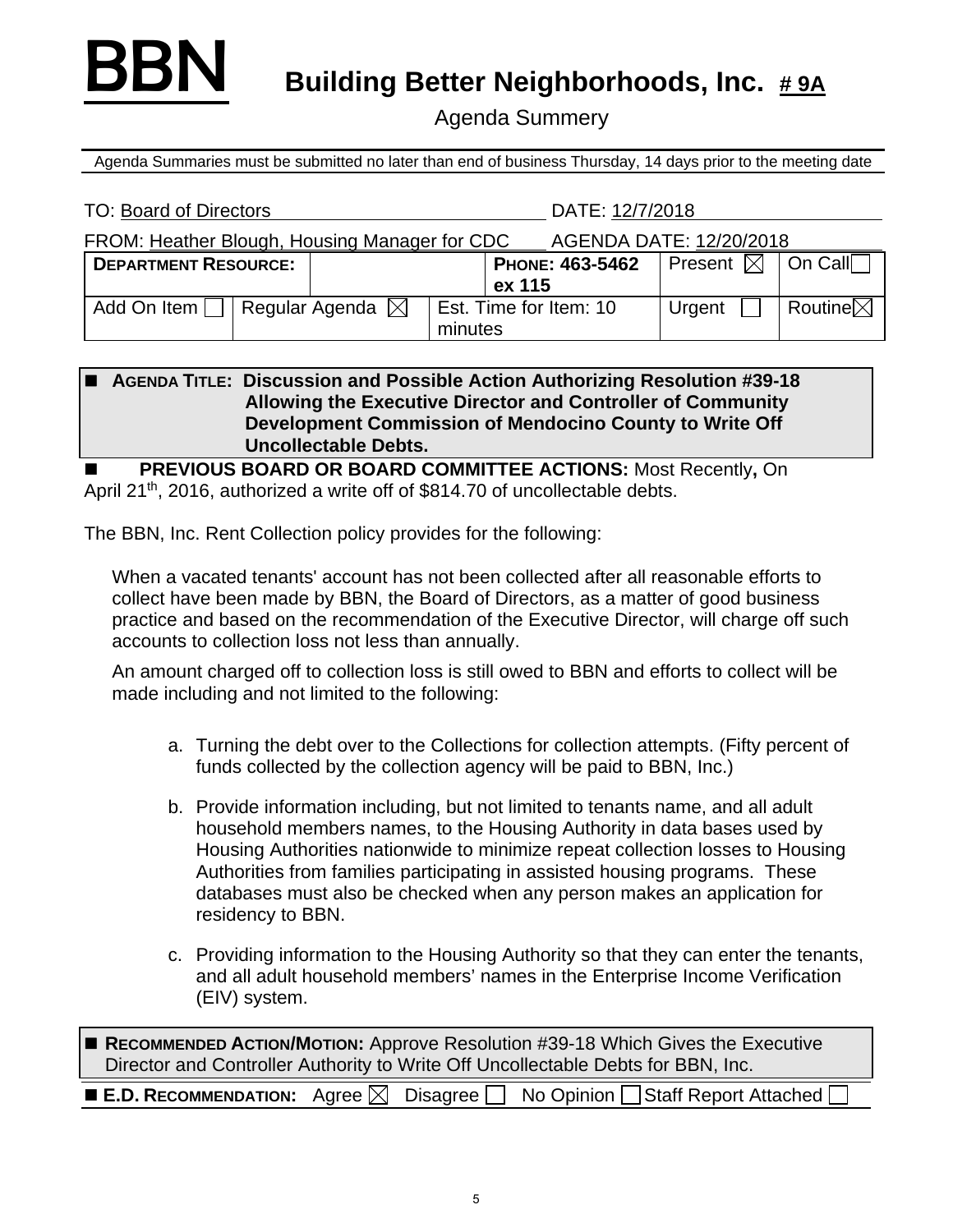| Recommended Write off 12/1/2018 |                                      |         |                             |  |  |
|---------------------------------|--------------------------------------|---------|-----------------------------|--|--|
| BBN, INC.                       |                                      |         |                             |  |  |
| <b>Tenant</b>                   | <b>Balance</b>                       | program | <b>Reason for write off</b> |  |  |
| t0001393                        | 2,178.00                             | bbnuk   | billed no response          |  |  |
| t0019320                        | 2,036.00                             | bbnsa   | billed no response          |  |  |
| t0001834                        | 425.23                               | bbnbc   | billed no response          |  |  |
| t0003703                        | 235.04                               | bbnsc   | Billed no response          |  |  |
| t0019335                        | 5,041.00                             | bbnmb   | billed no response          |  |  |
|                                 |                                      |         |                             |  |  |
|                                 |                                      |         |                             |  |  |
|                                 |                                      |         |                             |  |  |
|                                 | total to collections<br>9.91<br>5.27 |         |                             |  |  |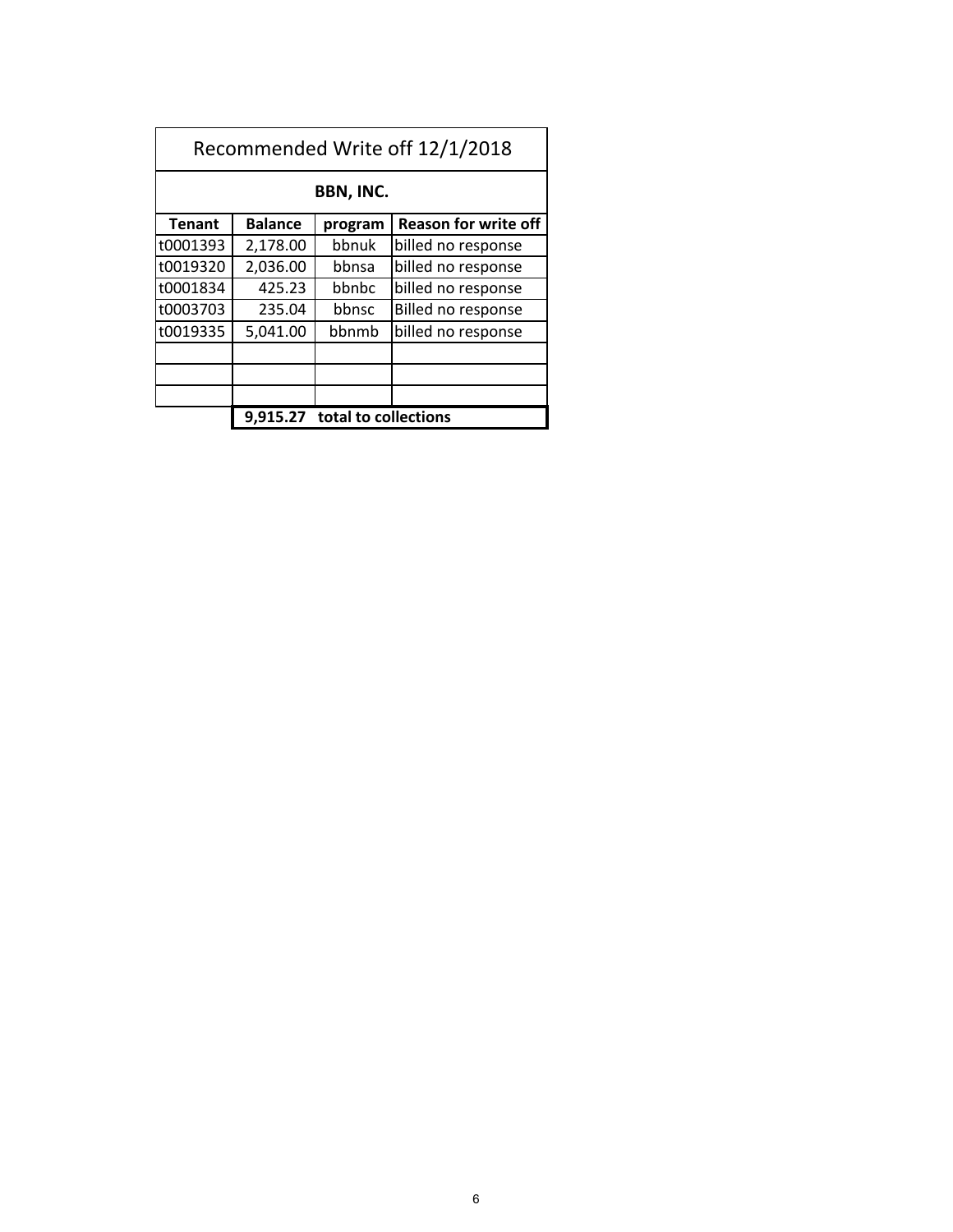#### **RESOLUTION NO. 39-18**

#### **RESOLUTION OF BUILDING BETTER NEIGHBORHOODS, INC. THE EXECUTIVE DIRECTOR AND CONTROLLER OF COMMUNITY DEVELOPMENT COMMISSION OF MENDOCINO COUNTY TO WRITE OFF ACCOUNTS DECLARED UNCOLLECTABLE**

**WHEREAS**, In Community Development Commission of Mendocino County's operation of Building Better Neighborhood, Inc.'s rental units it becomes necessary to write off certain debts of former tenants, and

**WHEREAS**, charged-off accounts will remain a legal debt to Building Better Neighborhoods, Inc. unless forgiven by judgment, statute of limitations, or legal action, and

**Whereas**, further collection efforts will be undertaken by an outside collection agency for the accounts attached hereto and made a part hereof,

 **NOW THEREFORE, BE IT RESOLVED**, that the Board of Directors of Building Better Neighborhoods, Inc. do hereby authorize the Executive Director and Controller of Community Development Commission of Mendocino County to write off uncollectable debts in the amount totaling \$9,915.27.

**PASSED AND ADOPTED, BY THE Board of Directors of Building Better Neighborhoods,** Inc. on this 20th day of December, 2018 by the following roll call vote:

AYES:

NOES:

ABSTAIN:

ABSENT:

**WHEREUPON**, the chairperson declared Resolution No. 39-18 adopted, AND SO ORDERED.

 $\overline{\phantom{a}}$  , and the contract of the contract of the contract of the contract of the contract of the contract of the contract of the contract of the contract of the contract of the contract of the contract of the contrac

ATTEST:

Dawn Deetz, Chair

Todd Crabtree, Executive Director

\_\_\_\_\_\_\_\_\_\_\_\_\_\_\_\_\_\_\_\_\_\_\_\_\_\_\_\_\_\_\_\_\_\_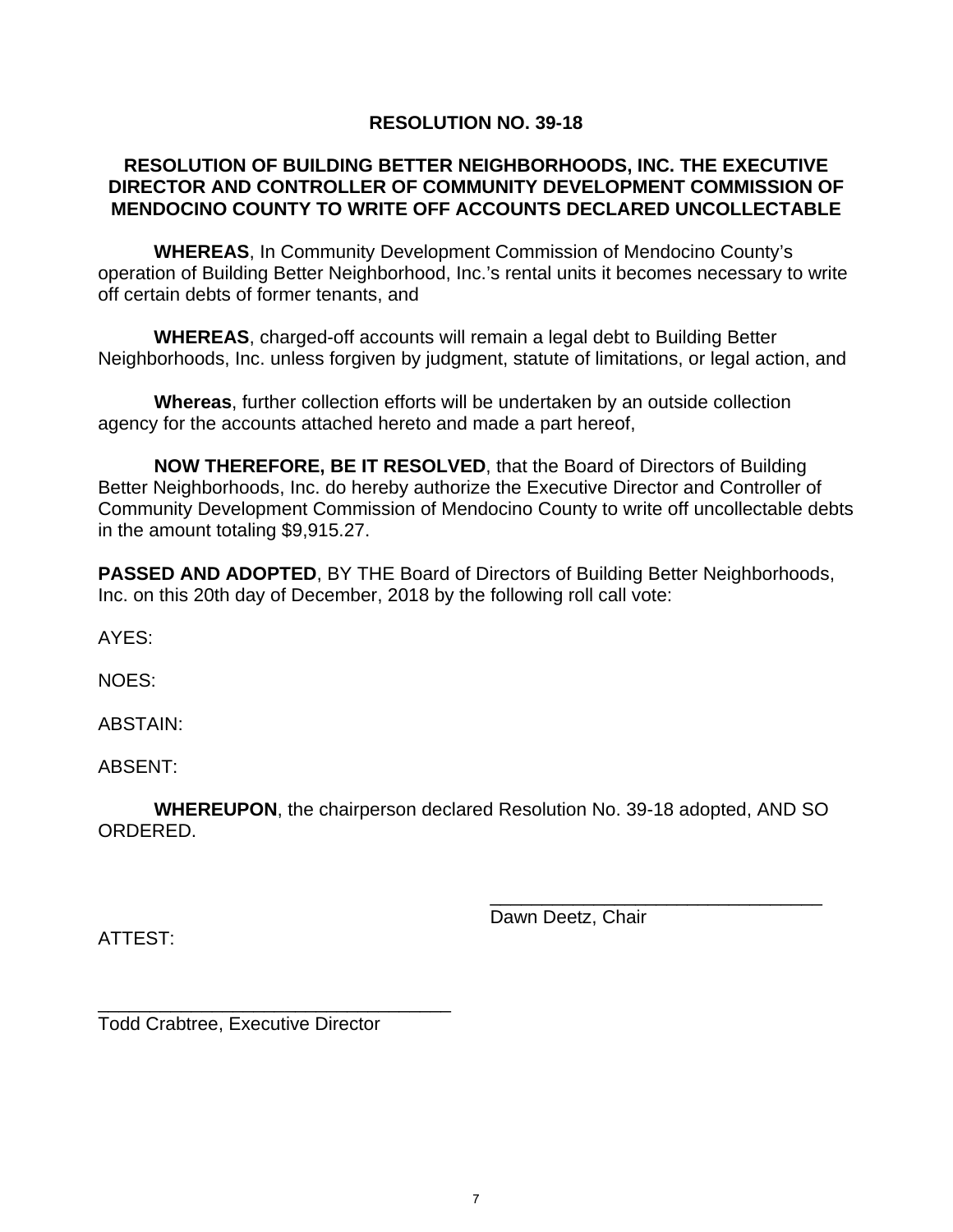

**BBN** Building Better Neighborhoods, Inc. #9B

Agenda Summary

Agenda Summaries must be submitted no later than end of business Thursday, 14 days prior to the meeting date

#### TO: Board of Directors DATE: 12/07/18

FROM: Lisa Pope, Controller AGENDA DATE: 12/20/2018

| <b>DEPARTMENT RESOURCE:</b> | Lisa Pope                  |                                   | PHONE: 463-5462<br>ex 116 | Present $\boxtimes$ | On Call             |
|-----------------------------|----------------------------|-----------------------------------|---------------------------|---------------------|---------------------|
| Add On Item                 | Regular Agenda $\boxtimes$ | Est. Time for Item: 10<br>minutes |                           | Urgent              | Routine $\boxtimes$ |

### ■ AGENDA TITLE: Discussion and Possible Action Regarding Resolution 40-18 **Approving the Attached Budget for Fiscal Year 2018/2019**

## **PREVIOUS BOARD OR BOARD COMMITTEE ACTIONS:**

The BBN Board of Directors has approved annual budgets for previous fiscal years.

## **SUMMARY:** Presentation by Lisa Pope

Commission staff has prepared a budget pertaining to the fiscal year 2018-19. Staff request Board review and approval of said budget.

## **FY 2018-19 Highlights:**

- 1. The BBN budget is being presented summarized instead of by property because the detail information was not available at the time the Board packet was prepared. The budget was prepared in October along with the CDC budget and was included in the CDC budget as a summarized column. There was no November BBN meeting to present the detail at. The Commission's server went down the weekend before the December Board packet was due. When data is restored, the detail budget will be made available.
- 2. There was no significant changes to budgeted items from the prior year.

■ RECOMMENDED ACTION/MOTION: Approve Resolution #40-18 Approving the Attached BBN Budget for FY 2018-19

■ E.D. RECOMMENDATION: Agree  $\boxtimes$  Disagree  $\Box$  No Opinion  $\Box$  Staff Report Attached  $\Box$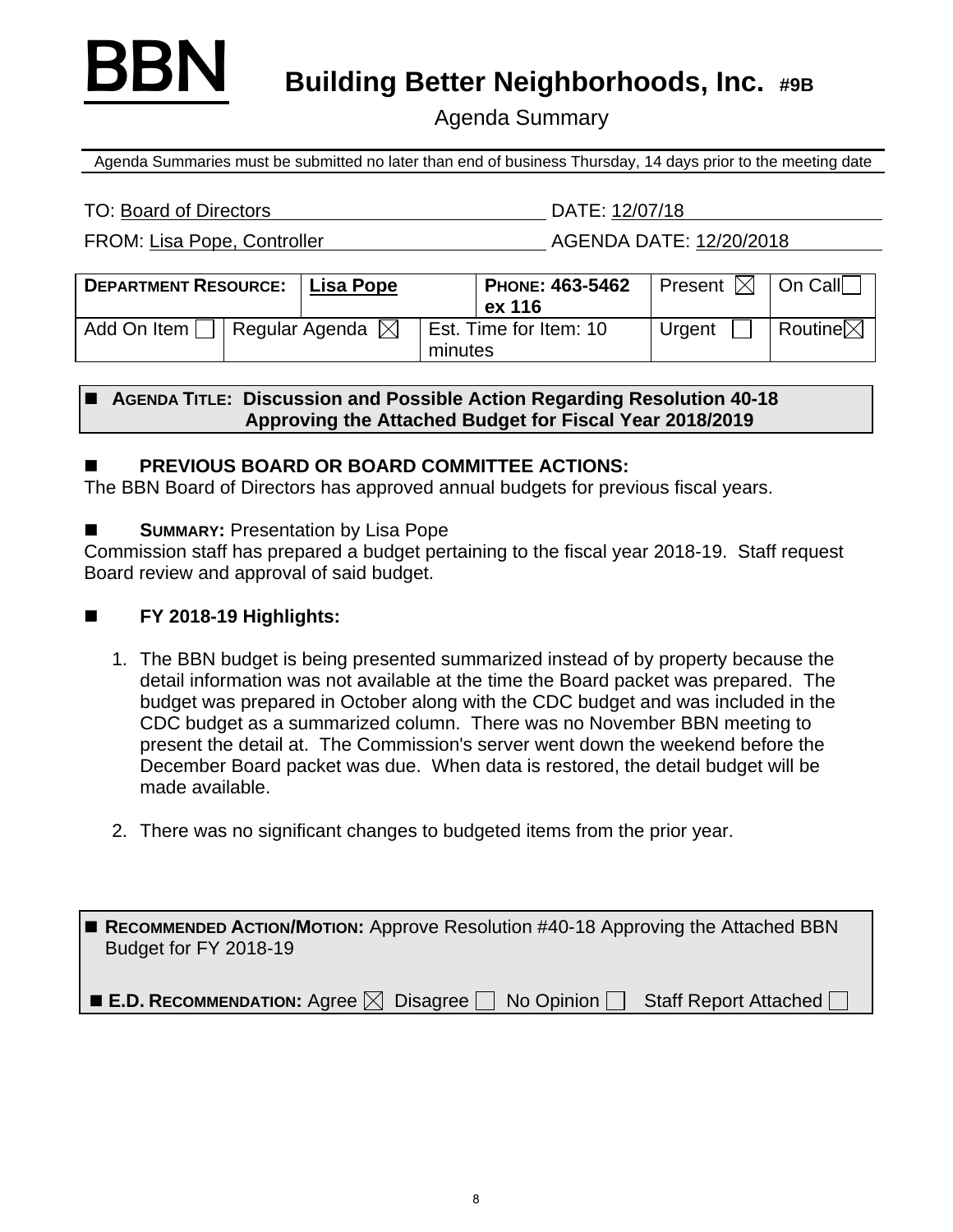Building Better Neighborhoods, Inc. Summarized Budget \* Fiscal Year October 1, 2018 ‐ September 30, 2019 Budget

| <b>Revenue</b>                                  |                 |
|-------------------------------------------------|-----------------|
| Rents                                           | \$1,623,630     |
| <b>Other Tenant Revenues</b>                    | 45,410          |
| Replacement Reserve Transfer In                 | 168,000         |
| <b>Total Revenue</b>                            | 1,837,040       |
| <b>Expenses</b>                                 |                 |
| <b>Audit &amp; Tax Services</b>                 | 7,160           |
| Insurance                                       | 40,030          |
| Legal                                           | 19,050          |
| Postage                                         | 1,500           |
| <b>Office Supplies</b>                          | 1,360           |
| <b>General Expense</b>                          | 15,130          |
| Misc Admin                                      | 10,510          |
| <b>Management Fee</b>                           | 750,000         |
| <b>Property Utilities</b>                       | 157,030         |
| Maintenance                                     | 275,730         |
| <b>Depreciation Expense</b>                     | 478,330         |
| Replacement Reserve Transfer Out                | 168,000         |
| <b>Total Expenses</b>                           | 1,923,830       |
| <b>Net Income (Loss)</b>                        | \$<br>(86, 790) |
| <b>Additional Information - Memorandum only</b> |                 |
| Non-Cash Items                                  |                 |
| <b>Depreciation Expense</b>                     | 478,330         |
| Non-Expense Cash Payments<br>None               |                 |
| <b>Semi Modified Accrual</b>                    | \$<br>391,540   |

\* The BBN budget is being presented summarized instead of by property because the detail information was not available at the time the board packet was prepared. The budget was prepared in October along with the CDC budget and was included in the CDC budget as a summarized column. There was no November BBN meeting to present the detail at. The Commission's server went down the weekend before the December board packet was due. When data is restored, the detail budget will be made available.